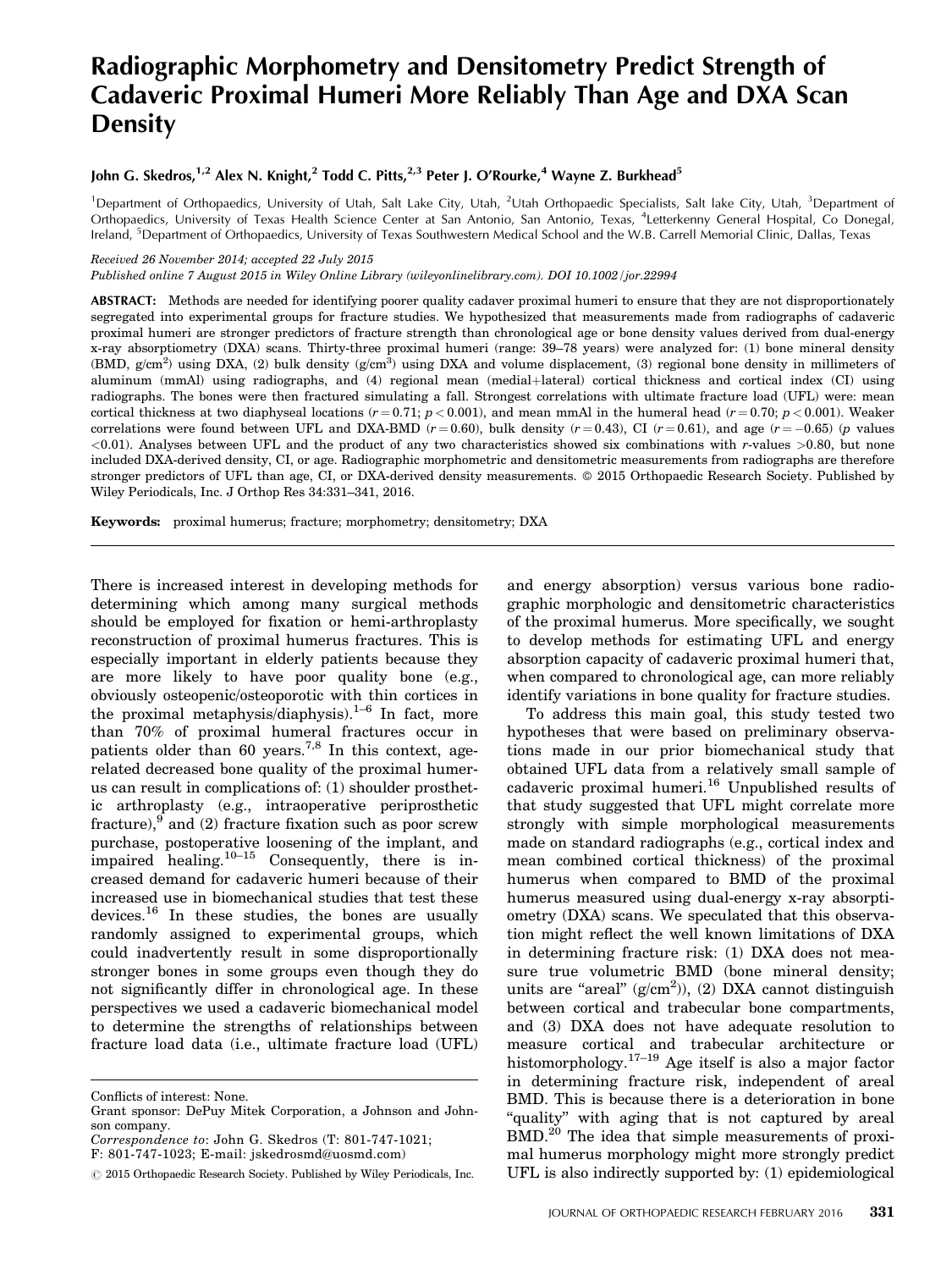and laboratory studies that have considered simple measurements from radiographs of the humeral diaphysis in terms of correlating with aging, osteoporosis and/or humerus fracture risk,  $5.21-25$  and (2) observations that age-related changes in the tapered contour and reductions in the proportion (as a percentage of cross-sectional area) of the cortical bone of fracture prone metaphyseal regions (which is not captured by DXA scans) can strongly influence the risk of fracture in these regions from a ground-level fall. $26-28$ In these additional perspectives, we hypothesized that simple measurements of bone density and morphology made using standard radiographs of cadaveric proximal humeri will correlate with UFL more strongly than age. We also hypothesized that the correlation of these simple measures of bone density/morphology with UFL would be stronger than the correlation of UFL with BMD data obtained from DXA scans.

# **METHODS**

## Specimens and Regional Density Analysis in Millimeters of Aluminum

With IRB approval (no. 11755, University of Utah) this study used 33 fresh-frozen cadaveric humeri with a mean age of 59 years and range of 39–78 years. The humeri were wrapped in towels soaked with normal saline to keep them moist throughout testing and preparation. This sample included 18 females (mean 61 years, range 42–78) and 15 males (mean 57 years, range 39–77). Twenty-four of these specimens were obtained from a previous study that tested repairs of simulated supraspinatus tendon tears at a slow rate of loading, which did not significantly reduce ultimate fracture load (UFL) and energy absorption (i.e., area under the load-deformation curve).<sup>16</sup> Prior to fracture testing, anterior-posterior (A–P) radiographs were taken of each humerus in neutral rotation next to an aluminum (Al) step wedge (one mm/step; two mm to 12.0 mm of Al). The rationale for using an Al step wedge is that: (1) it is a relatively simple and inexpensive way to standardize the graylevels of the radiographs, and (2) it allows regional density to be expressed in mmAl equivalents, which can be accomplished using linear regressions based on the gray-level values of each successive step of the step wedge. $29,30$ Numerical values for mmAl were determined in four clinically relevant  $1.0 \times 1.0$  cm regions of interest (ROIs) from the digitized radiographs: proximal (H1), middle (H2), and distal (H3) portions of the humeral head ("H"), and at the surgical neck (D1) and at D2 and D3 (Fig.  $1).^{\mathrm{31}}$ 

#### Proximal Humerus BMD/DXA and Volume Analysis

Dual-energy x-ray absorptiometry (DXA) scans (QDR-2000 Plus; Hologic Inc., Waltham, Massachusetts, USA) were used to determine the bone mineral density (areal BMD,  $g/cm^2$ ) of the proximal humerus (actually the 'ultra-proximal' humerus  $=$  entire head and upper two cm of the metaphysis/diaphysis, D2 in Fig.  $1$ ).<sup>32</sup> During DXA scanning the bones were submerged in a water-bath as was done by Tingart et al.  $32$ The volume of each proximal humerus was then determined by submergence in water (precision error  $\pm$  0.5 cm<sup>3</sup>). Wholebone (bulk) density was calculated as the total grams of the area scanned using DXA divided by the submerged volume. The BMD ( $g/cm<sup>2</sup>$ ), proximal humerus volume ( $cm<sup>3</sup>$ ), and bulk



Figure 1. Anterior-posterior (A–P) view of a left cadaveric humerus showing the four locations (dashed white lines) of the metaphysis/diaphysis, where D1 is the surgical neck. From top to bottom, the dark squares indicate H1, H2, H3,  $(H = head)$  and D1 locations where mmAl measurements were made.

density (g/cm<sup>3</sup>, BMD/submerged volume) data were evaluated to determine their effects on fracture load.<sup>33</sup>

### Proximal Humerus Radiographic Morphometry

Radiographs of the humeri were taken in air; they were not submerged in water. Cortical thickness, cortical index, and other simple linear measurements were made from the radiographs using a digital caliper with precision of  $\pm 0.01$ mm. Cortical index is defined as the summed thicknesses of the medial and lateral cortices divided by the outer bone diameter.<sup>22,34</sup> Thicknesses of the medial and lateral cortices and the diameters of the radiographed bones were measured at the surgical neck (D1), and at three diaphyseal ("D") locations at the following distances below D1: 2 cm (D2), 5 cm (D3), and 7 cm (D4) (Fig. 1). The A–P humeral head diameter was the only linear measurement that was made on the actual bones. Radiographic measurements were corrected for magnification error using an object of known diameter that was placed adjacent to the bone at one-half of the A–P diameter at D2. Supporting our use of radiographic measurements, a very high correlation has been reported between cortical thickness based on radiographs and that determined from direct anatomical measurements of the proximal humeral diaphysis  $(r = 0.98, p < 0.01).$ <sup>32</sup>

## Calculation of Mean Data Values, and Analysis of Observer Reproducibility

For calculating mean data values and for assessing intraand inter-observer measurement variability, three investigators performed each measurement twice. Additional measurements were made to determine what effect humerus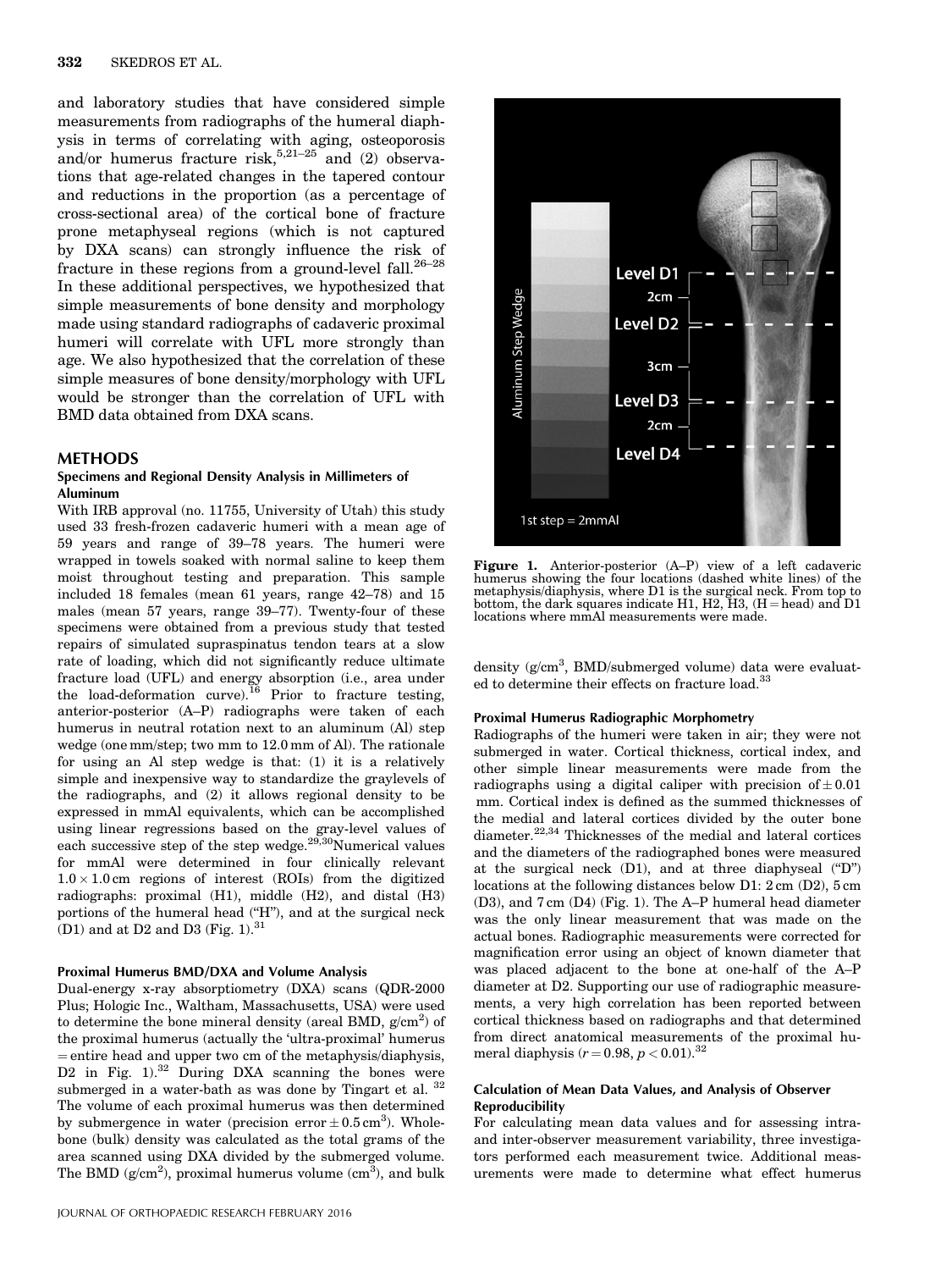internal and external rotation would have on measurement error. For this analysis, five bones were measured for cortical thicknesses and cortical indices at the same locations described above. These bones were measured in neutral rotation (i.e., the orientation used in the present study) and with 5° and 10° internal, and 5° and 10° external rotation. These rotation magnitudes would be expected to exceed inadvertent rotation error (i.e., estimated to be less than  $\pm 5^{\circ}$ ).<sup>35</sup>

#### Fracture Testing

Each humerus was loaded in a manner that simulated a backwards fall,<sup>16,36</sup> which included applying a force at  $2 \text{ mm/s}$ sec with a dish-shaped steel device (frustrum) that contacted the superior-posterior aspect of the humeral head with the diaphysis in 30˚ of extension (Fig. 2) (Bionix 858; MTS Inc, Minneapolis, Minnesota, USA).<sup>37</sup> Test data, recorded on load-deformation curves, included: (1) UFL (N, newtons), and (2) area under the load-deformation curve (i.e., total energy absorbed, N-m).<sup>38</sup>

Each bone was examined to determine the fracture pattern (the numerical designations are in parentheses): two-part surgical neck (1), two-part anatomical neck (1), twopart other (1), greater tuberosity (2), three-part (3), four-part (4), head split (5), or some combination of the preceding patterns without (6) or with (7) greater tuberosity fracture. Rationale for these numerical designations are derived from clinical observations suggesting that they represent, in



**Figure 2.** (A) Diagram of a loaded left humerus in lateral view;<br>A = anterior; P = posterior. (B) View of the superior humeral<br>head showing the area (oblique lines) where the force was applied to the humeral head;  $A =$  anterior;  $M =$  medial.

ascending order, lower to higher skeletal fragility and/or energy absorption.<sup>1,39</sup>

The data were analyzed using commercially available software (NCSS 10.0 and PASS 13, Number Cruncher Statistical System<sup>TM</sup>, Kaysville, Utah, USA). Using data from the smaller sample of cadaver humeri from our prior study,  $16$  power analyses were conducted to determine the sample sizes needed to ensure adequate age-related variations in UFL and in the simple-to-measure radiographic parameters. The rationale for using age was that a sufficiently broad age range would likely provide a sufficiently broad range of bone strength. This was accomplished by segregating the prior data set into younger and older bones based on a 60-year cutoff (unpublished results;  $n = 11$  younger bones;  $n = 12$  older bones). An a priori distinction was not made for male versus female sex. The parameters evaluated included: (1) UFL, (2) mean combined cortical thickness at D3-D4, and (3) mmAl at H2. In order to provide 90% power  $(\beta = 0.1)$  to detect a significant difference  $(\alpha < 0.05)$  between younger and older age groups,<sup>40</sup> the number of bones required in each age group is at least: (1)  $n = 13$  for UFL, (2)  $n = 10$  for mean combined cortical thickness, and (3)  $n = 12$  for mmAl at H2. Consequently, for the present study the sample was increased to a minimum of 15 in each age group. When using DXA-BMD data from this prior data set, detecting a difference at  $\alpha$  < 0.05 in this parameter between the two age groups when using  $n = 15$ /group could be achieved only at 75% power ( $\beta = 0.25$ ).

Differences between fracture loads and other parameters were evaluated using Fisher's PLSD test (ANOVA). Results are expressed as means and standard deviations. Fracture data were also analyzed in terms of relationships with the combination (products or quotients) of two characteristics (i.e. "combined characteristics"), which were evaluated with Pearson product-moment or Spearman coefficients (r values). The rationale for examining products and quotients was to determine if these simple expressions could provide stronger correlations with the fracture data when compared to the individual characteristics. Differences in correlation coefficients between different comparisons were assessed for statistical significance  $(p < 0.05)$  using Fisher's z test for comparing two correlation coefficients.<sup>40,41</sup> These comparisons between two correlation coefficients (e.g., correlation coefficient of UFL and age vs. correlation coefficient of UFL and cortical index at D1) were made in these contexts: (1) males versus females, and (2) male and female data combined.

# RESULTS

Table 1 summarizes comparisons between the bones from the younger and  $(<60, n = 18; 9$  male and 9 female) and older  $(>60, n = 15; 6$  male and 9 female) groups. Notably, among the six bones from cadavers that were older than seventy years there were two bones (both 77 year olds) that fractured at loads that were greater or similar to nine bones from 42 to 57 year olds (respectively,  $4589.1$  N and  $5694.0$  N vs. 2891.5–4670.8 N).

Intra- and inter-observer measurement differences were 2–5%, where the maximum error represented the single occurrence of a two millimeter interobserver difference with respect to diameter meas-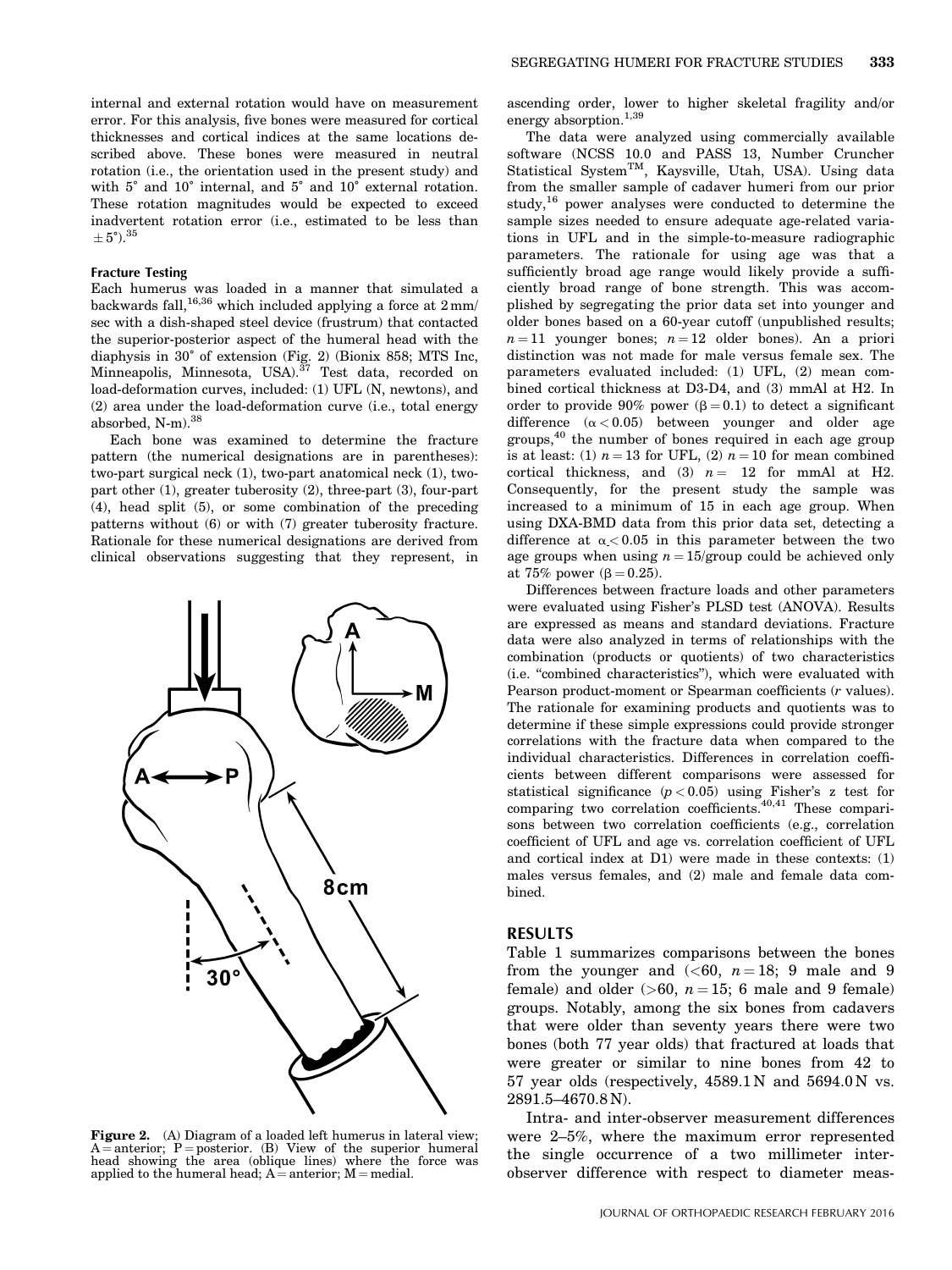| Characteristics*             | Younger $<$ 60 yrs. | Older $>60$ yrs. | <i>p</i> value |
|------------------------------|---------------------|------------------|----------------|
| Ultimate fracture load       | 5165.5 (1498.7)     | 3012.4 (1135.0)  | ${<}0.001$     |
| Energy absorption            | 16.0(8.0)           | 6.4(3.2)         | ${<}0.001$     |
| Morphometric                 |                     |                  |                |
| P.H. Volume                  | 78.5 (17.3)         | 71.8(19.5)       | $0.3\,$        |
| H.H. AP Breadth              | 44.2(3.4)           | 41.6(4.2)        | 0.06           |
| H.H. ML Breadth              | 51.8(4.2)           | 49.2(3.8)        | 0.08           |
| Mean CT, D1                  | 4.5(0.6)            | 3.7(1.1)         | 0.01           |
| Mean CT, D2                  | 6.1(0.9)            | 4.5(0.9)         | ${<}0.001$     |
| Mean CT, D3                  | 7.9(2.1)            | 5.3(1.7)         | $<$ 0.001      |
| Mean CT, D4                  | 9.2(1.2)            | 6.2(2.0)         | ${<}0.001$     |
| Avg. Mean CT (D1-D3)         | 6.2(0.9)            | 4.5(1.0)         | ${<}0.001$     |
| Avg. Mean CT (D1-D4)         | 6.9(0.9)            | 4.9(1.3)         | ${<}0.001$     |
| Avg. Mean CT (D3-D4)         | 8.6(1.4)            | 5.7(1.8)         | ${<}0.001$     |
| Cortical Index D1            | 0.15(0.03)          | 0.14(0.04)       | $0.3\,$        |
| Cortical Index D2            | 0.25(0.05)          | 0.21(0.04)       | 0.01           |
| Cortical Index D3            | 0.34(0.09)          | 0.26(0.08)       | 0.01           |
| Densitometric                |                     |                  |                |
| P.H. DEXA-BMD $(g/cm^2)$     | 0.38(0.10)          | 0.25(0.09)       | ${<}0.001$     |
| P.H. Bulk Density $(g/cm^3)$ | 0.13(0.03)          | 0.10(0.03)       | 0.002          |
| H1 mmAl                      | 7.2(1.9)            | 5.9(0.9)         | 0.01           |
| $H2$ mm $Al$                 | 7.8(1.8)            | 5.9(0.7)         | ${<}0.001$     |
| H <sub>3</sub> mmAl          | 5.9(1.4)            | 4.5(0.9)         | 0.002          |
| Avg. Head [H1-H3] mmAl       | 7.0(1.6)            | 5.4(0.8)         | 0.002          |
| D1 mmAl                      | 5.3(1.1)            | 4.2(0.8)         | 0.003          |
| Avg. H1-D3 mmAl              | 6.5(1.5)            | 5.0(0.8)         | 0.001          |

**Table 1.** Descriptive Data and Paired Comparisons of Humeri From the Younger Group ( $\lt 60$ ,  $n = 18$ ) [9 Male and 9 Female] versus the Older Group (>60,  $n = 15$ ) [6 Male and 9 Female]

( ), standard deviation; P.H., proximal humerus; H.H., humeral head; AP, anterior-posterior; ML, medial-lateral; CT, cortical thickness; Avg., averaged; D, diaphysis; H, head. Statistically significant values are bolded and grayed.

urements in one bone. By contrast, all intra-observer analyses showed less than 1.5% differences in measurements made with neutral orientation and with  $\pm$  5° rotations.

Gross examination of the area where the frustrum (i.e., the dish-shaped device) contacted the proximal humeri showed that: (1) none of the bones had evidence of impaction of the frustrum into the bone surface, and (2) 27 of the 33 bones (82%) had fracture surfaces that extended close to (i.e., within one centimeter) or within the contact area of the frustrum. The fractures with this proximity typically involved the greater tuberosity fracture portion of the overall fracture pattern. However, because highspeed videography was not done during testing, it was not possible to determine the locations where the fracture surfaces initiated. Gross inspection also revealed that in 25 of the 33 (76%) bones the fractures traversed the locations where radiographic mmAl density measurements were made at H1–H3 and D1.

Data from males and females were combined for all analyses described below after it was shown that correlation coefficients of comparisons of fracture data and all morphometric and densitometric characteristics (including individual and combined characteristics) did not exhibit any significant differences

between males and females (all  $p$  values  $>0.12$ , with  $95\%$  of all p values  $>0.22$ ).

# Correlations of Individual Characteristics With UFL and Energy Absorption

Analysis of individual morphometric or densitometric characteristics versus UFL showed 17 of 22 (77%) comparisons with absolute r-values  $>0.50$  (Table 2A). Notably, age, DXA values, and CI correlated less strongly than some of the measures of combined mean cortical thickness and humeral head density (mmAl). Figure 3 shows results of regression analyses of some of the comparisons, including regressions showing all data (Fig. 3 A1, B1, C1, D1) and separate regressions of male and female data (Fig. 3 A2, B2, C2, D2).

The highest correlations of energy absorption with each of the individual characteristics are shown in Table 2B. Notably, the medial-lateral breadth of the humeral head was the strongest correlate in this context.

There were no significant correlations between fracture pattern and any of the individual characteristics, including age. In contrast, fracture pattern versus the paired product or quotient combinations, significant correlations  $(p < 0.05)$  were found between fracture pattern and three product and 34 quotient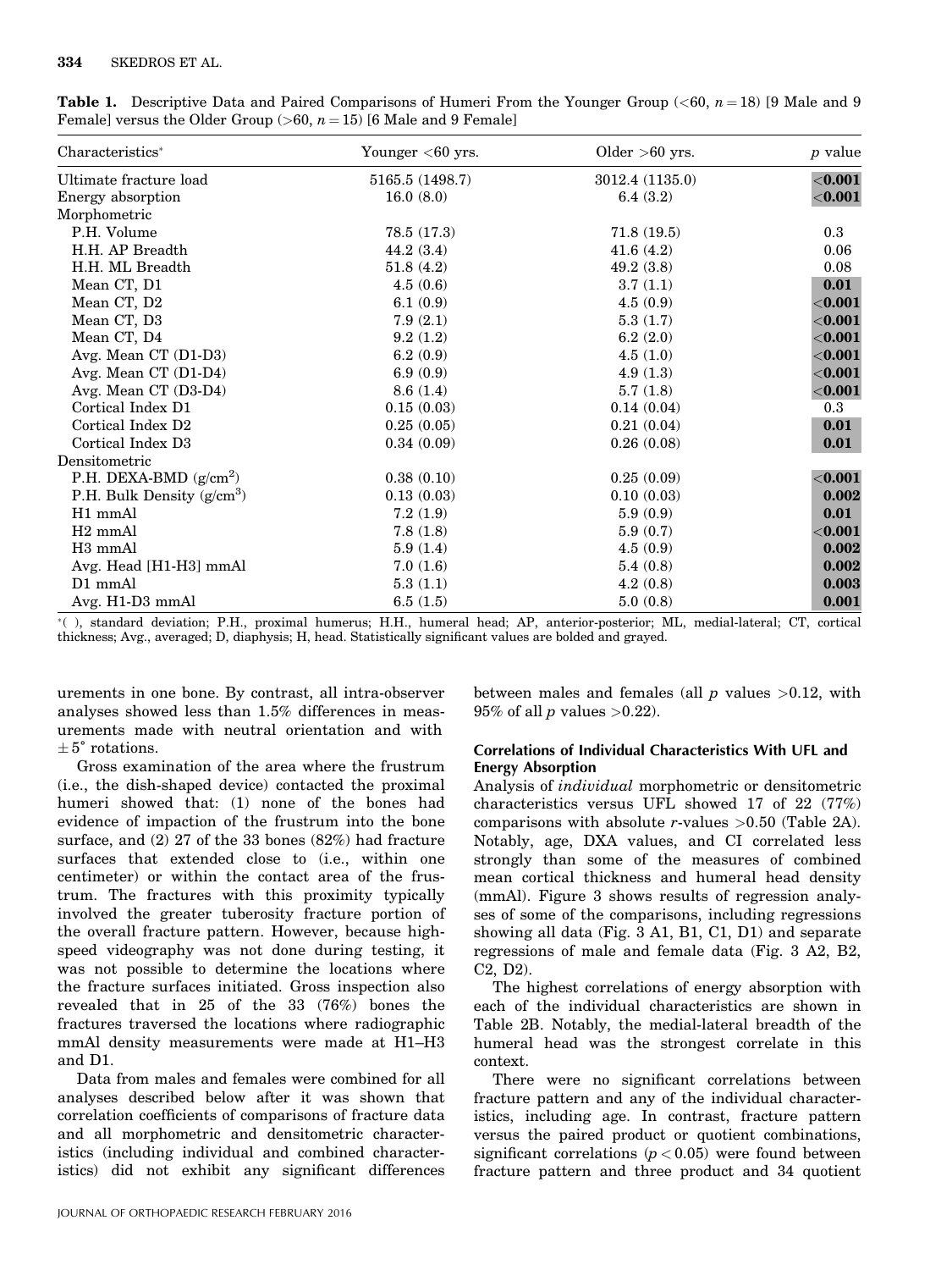Table 2. (A) Comparisons of UFL Versus Various Morphometric and Densitometric Characteristics Considered Individually (all r-values are Shown). (B) Comparisons of Energy Absorption Versus Various Morphometric and Densitometric Characteristics Considered Individually (all r-values are Shown).

| A: Characteristics*                    | r value    | <i>p</i> value   |
|----------------------------------------|------------|------------------|
| Age                                    | $-0.65$    | $<\!\!0.001$     |
| Morphometric                           |            |                  |
| P.H. Volume                            | 0.46       | 0.007            |
| H.H. AP Breadth                        | 0.58       | ${<}0.001$       |
| H.H. ML Breadth                        | 0.64       | ${<}0.001$       |
| Mean CT, D1                            | 0.40       | 0.02             |
| Mean CT, D2                            | 0.54       | $<$ 0.001 $\,$   |
| Mean CT, D3                            | 0.68       | $<$ 0.001 $\,$   |
| Mean CT, D4                            | 0.67       | ${<}0.001$       |
| Avg. Mean CT (D1-D3)                   | 0.68       | ${<}0.001$       |
| Avg. Mean CT (D1-D4)                   | 0.69       | $<$ 0.001 $\,$   |
| Avg. Mean CT (D3-D4)                   | 0.71       | $<$ 0.001 $\,$   |
| Cortical Index D1                      | 0.30       | 0.09             |
| Cortical Index D2                      | 0.40       | 0.02             |
| Cortical Index D3                      | 0.61       | $<$ 0.01         |
| Densitometric                          |            |                  |
| P.H. DEXA-BMD $(g/cm^2)$               | 0.60       | $<$ 0.001        |
| P.H. Bulk Density $(g/cm^3)$           | 0.43       | 0.01             |
| H1 mmAl                                | 0.70       | $<$ $\bf{0.001}$ |
| H <sub>2</sub> mmAl                    | 0.70       | ${<}0.001$       |
| H3 mmAl                                | 0.61       | $<$ 0.001        |
| Avg. Head [H1-H3] mmAl                 | 0.70       | ${<}0.001$       |
| $D1$ mmAl                              | 0.58       | ${<}0.001$       |
| Avg. H1-D3 mmAl                        | 0.70       | $<$ 0.001        |
| B                                      |            |                  |
| Age                                    | $-0.62$    | $<\!\!0.001$     |
| Morphometric                           |            |                  |
| P.H. Volume                            | 0.53       | 0.002            |
| H.H. AP Breadth                        | 0.59       | $<$ $\bf{0.001}$ |
| H.H. ML Breadth                        | 0.69       | $<$ 0.001 $\,$   |
| Mean CT, D1                            | $\rm 0.21$ | $^{0.2}$         |
| Mean CT, D2                            | 0.45       | 0.01             |
| Mean CT, D3                            | 0.57       | $<$ 0.001        |
| Mean CT, D4                            | 0.51       | 0.002            |
| Avg. Mean CT (D1-D3)                   | 0.53       | 0.001            |
| Avg. Mean CT (D1-D4)                   | 0.54       | 0.001            |
| Avg. Mean CT (D3-D4)                   | 0.57       | $<$ 0.001        |
| Cortical Index D1                      | 0.04       | $_{0.8}$         |
| Cortical Index D2                      | 0.23       | 0.2              |
| Cortical Index D3                      | 0.44       | 0.01             |
| Densitometric                          |            |                  |
| P.H. DEXA-BMD $(g/cm^2)$               | 0.57       | $<$ 0.001        |
| P.H. Bulk Density (g/cm <sup>3</sup> ) | 0.35       | 0.05             |
| H1 mmAl                                | 0.65       | $<$ 0.001        |
| H <sub>2</sub> mmAl                    | 0.65       | $<$ 0.001        |
| H3 mmAl                                | 0.51       | $<$ 0.001 $\,$   |
| Avg. Head [H1-H3] mmAl                 | 0.64       | $<$ $0.001$      |
| D1 mmAl                                | 0.47       | 0.01             |
| Avg. H1-D3 mmAl                        | 0.60       | $<$ 0.001 $\,$   |

P.H., proximal humerus; H.H., humeral head; AP, anteriorposterior; ML, medial-lateral; CT, cortical thickness; Avg., averaged; D, diaphysis; H, head. Statistically significant values are bolded and grayed.

combinations (results not shown). However, none of these correlations exceeded the absolute r-value of 0.46.

# Correlations of Combined Characteristics With UFL and Energy Absorption

When analyzing UFL versus each of the paired product or quotient combinations, only six had absolute  $r$ -values  $>0.800$ , and all of these characteristics were products of morphometric and densitometric characteristics (Table 3). The *quotient* of any two morphometric and/or densitometric characteristics revealed no correlations with UFL that exceeded the absolute r-value of 0.561. Results using energy absorption data showed that: (1) in only one instance did the product of two characteristics have an r-value that exceeded the absolute value of 0.8 [(volume proximal humerus)•(mmAl at H2);  $r = 0.808$ ], and (2) there were only two instances when the quotient of two characteristics exceeded the absolute r-value of 0.7 (but neither of these were greater than 0.8).

# Correlations Between Mean Cortical Thickness or Cortical Index (CI) With BMD & UFL

When analyzing relationships between BMD and varying magnitudes of combined (medial+lateral) cortical thickness, BMD was not significantly different  $(p \sim 0.6)$  when using the 4 mm cutoff at the surgical neck (D1) (Table 4A). In contrast, BMD was significantly increased in the specimens with >4 mm at all other diaphyseal locations  $(p < 0.02)$ . (A 4 mm threshold was evaluated because at this cut-off value Tingart et al. (2003) reported significant differences in BMD.) When the threshold was raised to 5 mm, BMD was also not significantly different  $(p=0.3)$  at the surgical neck (D1). However, BMD was significantly greater in the specimens with  $>5$  or 6 mm at all other diaphyseal locations  $(p < 0.02)$ . Assessment of these additional mean cortical thickness thresholds was important because a statistically significant difference in the UFL or energy absorption was *not* found between the bones >4 mm at D3 and D4 versus those  $\langle 4 \text{ mm } (p > 0.07)$ . By contrast, when using the 5 mm threshold, UFL was significantly greater  $(p < 0.02)$  and energy absorption trended towards being greater  $(p=0.06)$  at D3 and D4. UFL and energy absorption were significantly greater in bones  $>6$  mm at D3, D4, and D1-D4 ( $p < 0.01$ ).

When analyzing the relationship between BMD and the 0.4 cortical index (CI) cutoff, BMD was significantly greater in the bones above the 0.4 CI threshold at the D3 and D4  $(p < 0.01)$  (Table 4B). Ultimate fracture load was also significantly greater in the bones above the 0.4 CI threshold at the D3 and D4  $(p<0.05)$ . By contrast, energy absorption was not significantly different between bones separated by the 0.4 CI cutoff at D3 and D4  $(p$  values  $>0.07$ ).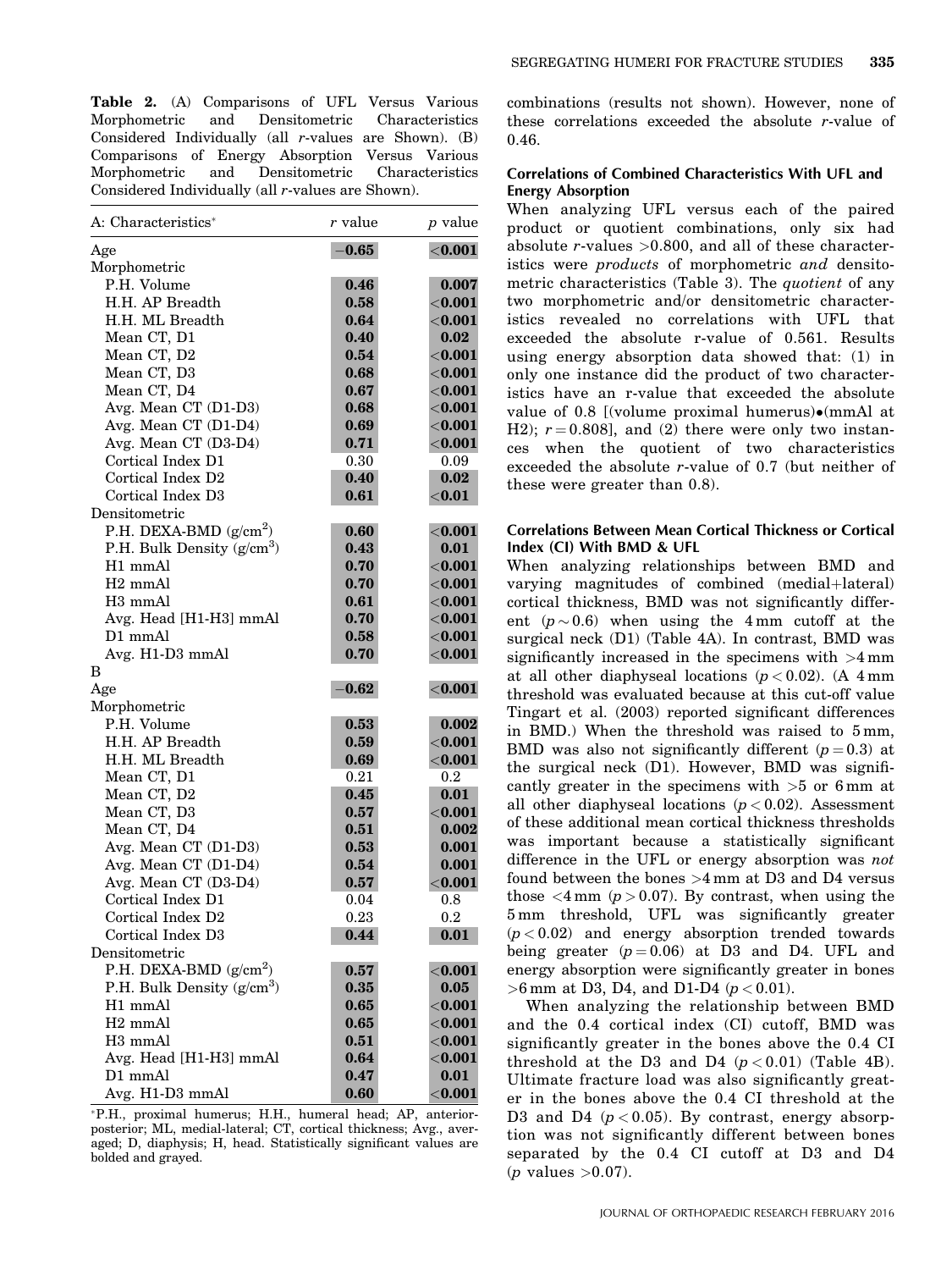

Figure 3. Linear regressions of UFL versus: (A) humeral head medial-lateral (ML) breadth, (B) combined mean cortical thickness at D3, (C) BMD derived from DXA measurements, and (D) averaged mean CT (D1-D3)•H1 mmAl. A1, B1, C1, and D1 indicate regressions<br>with all data (i.e., males and females combined). A2, B2, C2, and D2 indicate regressions showing regressions. In each case (including those shown and not shown) of male versus female regressions there were no significant differences in the correlation coefficients.

# Comparisons Between Two Correlation Coefficients

The strength of correlation coefficients between two regressions showed no differences that were clearly statistically significant when evaluating the comparisons that are most important in specifically testing the hypotheses of this study (Table 5). However, in this context the three strongest correlations shown in Table 3 (products of two characteristics) did show statistical trends (p values  $\sim 0.07$ ) when compared to all other correlations of individual or "combined" (product or quotient) characteristics that are shown in Table 5 (see values with superscripted "T" in Table 5).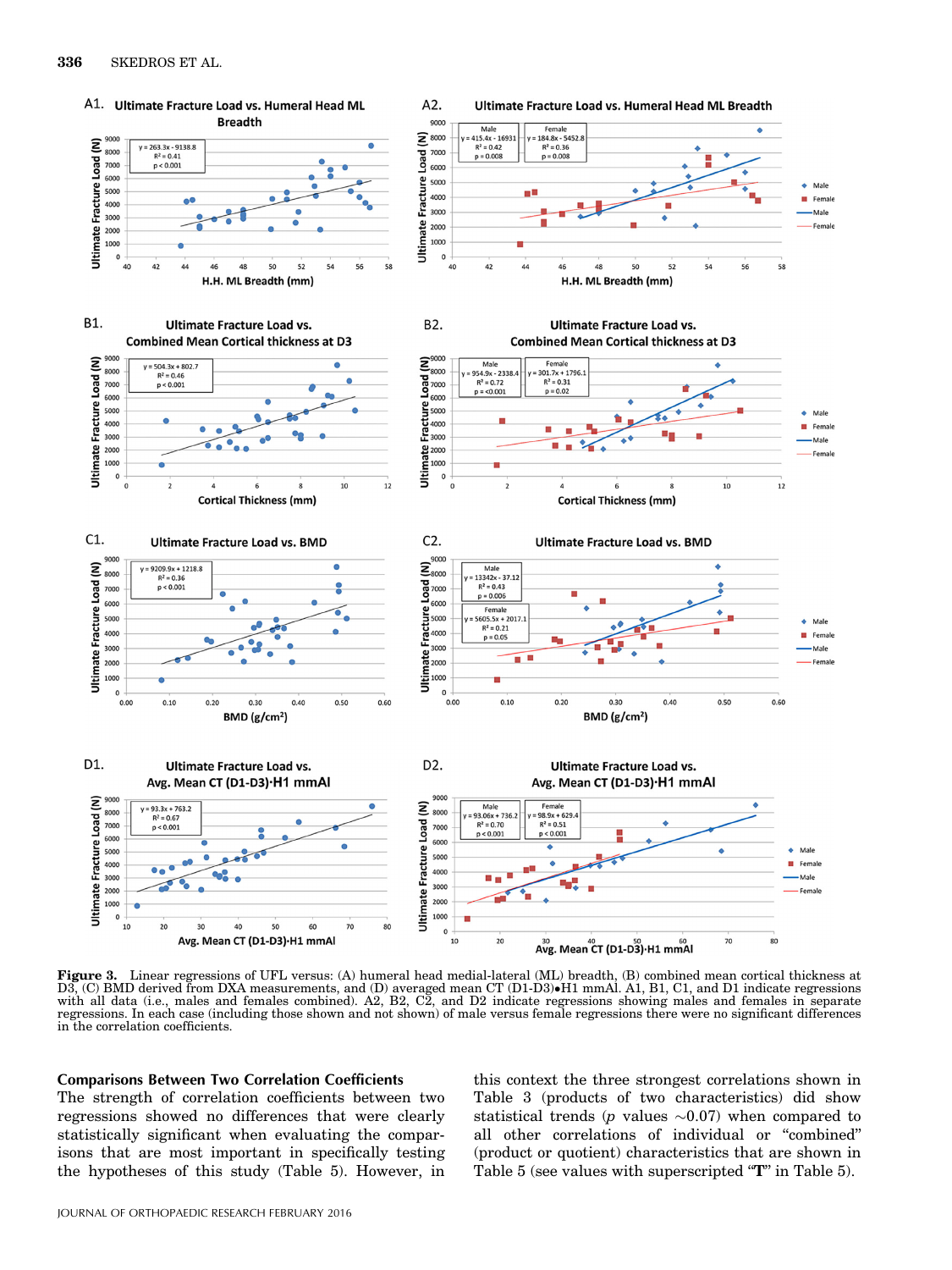Table 3. Comparisons of UFL Versus the Product of two Characteristics (Shown are the Comparisons With Absolute r-values >0.800) (MULTIPLIED OR DIVIDED†) (Shown are Absolute r values Greater than  $(0.800)$ )

| Characteristics <sup>*</sup>          | r value | <i>p</i> value |
|---------------------------------------|---------|----------------|
| Avg. Mean CT (D1-D3)•H1 mmAl          | 0.821   | ${<}0.001$     |
| Avg. Mean CT (D3-D4)•H1 mmAl          | 0.820   | $<$ 0.001      |
| Avg. Mean CT (D1-D4)•H1 mmAl          | 0.820   | $<$ 0.001      |
| P.H. Volume•Mean H1-D1 mmAl           | 0.814   | < 0.001        |
| Mean CT (D3)•H1 mmAl                  | 0.809   | ${<}0.001$     |
| Avg. Mean CT (D3-D4). Mean H1-H3 mmAl | 0.804   | ${<}0.001$     |

†Note that all attempts at dividing any two characteristics revealed no correlations that exceeded the absolute value of  $r = 0.561$ . Avg., averaged for the "D" regions shown; CT, cortical thickness; D, diaphysis; H, head; P.H., proximal humerus.

Table 4. Comparisons of age, BMD, UFL (N), and Energy Absorption (N-m) at: (A) the Three Combined Mean Cortical Thickness Cutoffs, and (B) the 0.4 Cortical Index (CI) Cutoff

|                  | <b>A. Cortical Thickness</b>  |           |                |                |                         |            |             |           |  |  |
|------------------|-------------------------------|-----------|----------------|----------------|-------------------------|------------|-------------|-----------|--|--|
| Mean Age         |                               |           |                | $\mathbf n$    |                         | $P$ values |             |           |  |  |
| $4 \text{ mm}$   | ${<}4\,\mathrm{mm}$           | $>4$ mm   | $<$ 4 mm       | $>4$ mm        | Age                     | <b>BMD</b> | ${\bf N}$   | $N-m$     |  |  |
| D <sub>1</sub>   | 63.1                          | 56.8      | 12             | 21             | 0.1                     | 0.6        | 0.2         | 0.9       |  |  |
| $\mathbf{D}2$    | 68.0                          | 56.7      | 7              | 26             | 0.01                    | 0.006      | 0.04        | 0.05      |  |  |
| $\mathbf{D}3$    | 68.5                          | 57.8      | 4              | 29             | 0.07                    | 0.008      | 0.08        | 0.1       |  |  |
| D4               | 75.0                          | 58.0      | $\overline{2}$ | 31             | 0.03                    | 0.01       | 0.1         | 0.3       |  |  |
| $D1-3$           | 73.4                          | 56.5      | $\bf 5$        | 28             | ${<}0.001$              | ${<}0.001$ | 0.01        | 0.04      |  |  |
| D3-4             | 75.0                          | 58.0      | $\overline{2}$ | 31             | $\bf{0.03}$             | 0.01       | 0.1         | $0.3\,$   |  |  |
| $D1-4$           | 73.0                          | 57.7      | 3              | 30             | 0.02                    | 0.001      | 0.04        | 0.2       |  |  |
| Mean Age         |                               | n         |                |                |                         |            |             |           |  |  |
| $5 \text{ mm}$   | $<$ 5 mm                      | $>5$ mm   | $<$ 5 mm       | $>5$ mm        | Age                     | <b>BMD</b> | $\mathbf N$ | $N-m$     |  |  |
| D <sub>1</sub>   | 59.9                          | 46.5      | 31             | $\overline{2}$ | 0.1                     | 0.4        | 0.5         | 0.4       |  |  |
| D2               | 67.5                          | 54.2      | 12             | 21             | ${<}0.001$              | 0.02       | 0.1         | $\rm 0.2$ |  |  |
| D3               | 66.4                          | 56.7      | 8              | 25             | 0.03                    | 0.002      | 0.01        | 0.06      |  |  |
| D4               | 72.0                          | 57.3      | $\overline{4}$ | 29             | 0.01                    | ${<}0.001$ | 0.01        | 0.07      |  |  |
| $D1-3$           | 66.5                          | 55.4      | 11             | 22             | 0.005                   | 0.004      | $<$ 0.001   | 0.005     |  |  |
| D3-4             | $70.2\,$                      | 56.6      | $\bf 6$        | 27             | 0.005                   | ${<}0.001$ | 0.007       | 0.03      |  |  |
| $D1-4$           | 71.0                          | 55.8      | 7              | 26             | $<$ 0.001               | $<$ 0.001  | 0.002       | 0.009     |  |  |
|                  | Mean Age                      |           | $\mathbf n$    |                |                         |            |             |           |  |  |
| $6 \text{ mm}$   | $<$ 6 mm                      | $>6$ mm   | $<$ 6 mm       | $>6$ mm        | Age                     | <b>BMD</b> | $\mathbf N$ | $N-m$     |  |  |
| D <sub>1</sub>   | All $D1$ data $<$ 6 mm        |           |                |                | All D1 data <6mm        |            |             |           |  |  |
| $\mathbf{D}2$    | 65.4                          | 49.4      | 20             | 13             | $<$ 0.001               | 0.006      | ${<}0.001$  | 0.006     |  |  |
| D3               | 67.3                          | 54.3      | 12             | 21             | ${<}0.001$              | 0.004      | 0.001       | 0.009     |  |  |
| D <sub>4</sub>   | 71.0                          | 55.8      | $\overline{7}$ | 26             | ${<}0.001$              | ${<}0.001$ | 0.002       | 0.009     |  |  |
| $D1-3$           | 64.9                          | 48.9      | 21             | 12             | < 0.001                 | 0.006      | ${<}0.001$  | 0.003     |  |  |
| $D3-4$           | 69.0                          | 55.8      | 8              | 25             | 0.002                   | $<$ 0.001  | 0.003       | 0.008     |  |  |
| $D1-4$           | 65.1                          | 53.4      | 16             | 17             | 0.001                   | 0.003      | ${<}0.001$  | 0.005     |  |  |
|                  | <b>B.</b> Cortical Index (CI) |           |                |                |                         |            |             |           |  |  |
|                  | Mean Age                      |           | $\mathbf n$    |                |                         |            |             |           |  |  |
| $0.4 \text{ CI}$ | $<$ 0.4 CI                    | $>0.4$ CI | ${<}0.4$ CI    | $>0.4$ CI      | Age                     | <b>BMD</b> | N           | N-m       |  |  |
| D <sub>1</sub>   | All D1 data $< 0.4$ CI        |           |                |                | All D1 data $< 0.4$ CI  |            |             |           |  |  |
| D2               | All $D2$ data $< 0.4$ CI      |           |                |                | All D2 data $<\!0.4$ CI |            |             |           |  |  |
| D <sub>3</sub>   | 60.0                          | 50.0      | 30             | 3              | 0.1                     | 0.008      | 0.04        | 0.07      |  |  |
| D <sub>4</sub>   | 62.4                          | 54.0      | 20             | 13             | 0.03                    | 0.003      | 0.05        | 0.6       |  |  |

n, number of bones.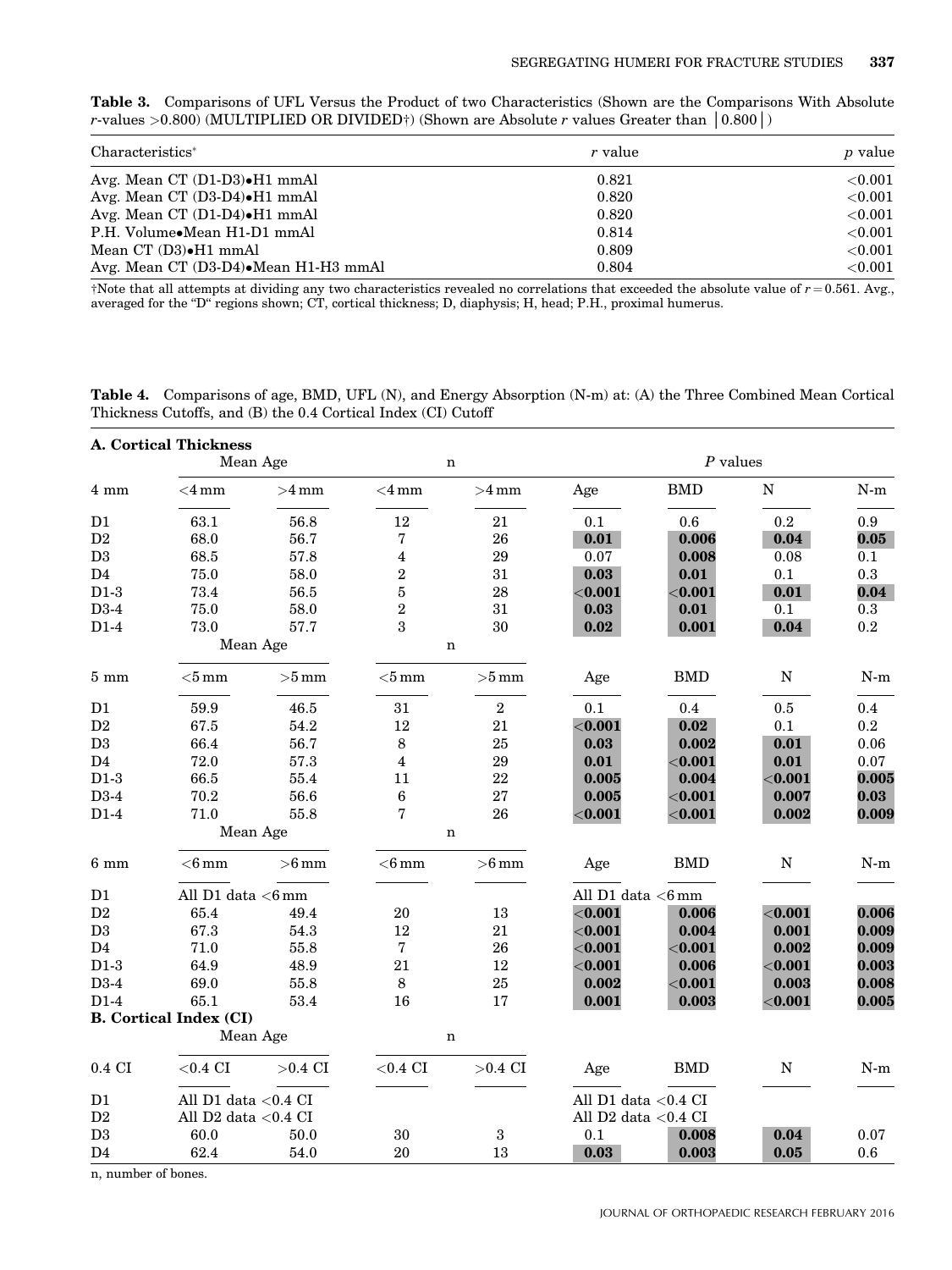|                                        | UFL<br>versus<br>Age | UFL<br>versus<br>DXA  | UFL<br>versus<br>D3-4 Ct.<br>Th | UFL<br>versus<br>$D1-4$ Ct.<br>Th | UFL<br>versus<br>H1mmAl | UFL<br>versus<br>$H1-3$<br>mmAl | UFL<br>versus<br>$D1-3CtTh$ | UFL<br>versus<br>$D3-4Ct.$<br>Th<br>$\bullet$ H1mmAl $\bullet$ H1mmAl $\bullet$ H1mmAl | UFL<br>versus<br>$D1-4Ct.$<br>Th |
|----------------------------------------|----------------------|-----------------------|---------------------------------|-----------------------------------|-------------------------|---------------------------------|-----------------------------|----------------------------------------------------------------------------------------|----------------------------------|
| UFL versus Age                         |                      |                       |                                 |                                   |                         |                                 |                             |                                                                                        |                                  |
| UFL versus DXA                         | 0.80                 |                       |                                 |                                   |                         |                                 |                             |                                                                                        |                                  |
| UFL versus D3-4 Ct.<br>Th              | 0.61                 | 0.44                  |                                 |                                   |                         |                                 |                             |                                                                                        |                                  |
| UFL versus D1-4 Ct.<br>Th              | 0.71                 | 0.53                  | 0.89                            |                                   |                         |                                 |                             |                                                                                        |                                  |
| UFL versus H1mmAl                      | 0.68                 | 0.51                  | 0.91                            | 0.98                              |                         |                                 |                             |                                                                                        |                                  |
| UFL versus H1-3<br>mmAl                | 0.66                 | 0.49                  | 0.94                            | 0.95                              | 0.98                    |                                 |                             |                                                                                        |                                  |
| UFL versus<br>$D1-3CtTh\bullet H1mmAl$ | $0.12^*$             | $0.07^{\mathrm{T}^*}$ | 0.30                            | 0.24                              | 0.25                    | 0.27                            |                             |                                                                                        |                                  |
| UFL versus<br>$D3-4Ct.$                | $0.12*$              | $0.07^{\mathrm{T}^*}$ | 0.31                            | 0.25                              | 0.26                    | 0.28                            | 0.99                        |                                                                                        |                                  |
| Th•H1mmAl                              |                      |                       |                                 |                                   |                         |                                 |                             |                                                                                        |                                  |
| UFL versus<br>$D1-4Ct$ .<br>Th•H1mmAl  | $0.12*$              | $0.07^{\mathrm{T}^*}$ | 0.31                            | 0.25                              | 0.26                    | 0.28                            | 0.99                        | 0.99                                                                                   |                                  |
|                                        |                      |                       |                                 |                                   |                         |                                 |                             |                                                                                        |                                  |

Table 5. p Values for Comparisons Between Two Correlation Coefficients

T, statistical trend.\*A retrospective power analysis conducted with Fisher's z-transformation test showed that the p values of 0.07 become statistically significant  $(p = 0.05)$  when increasing the sample size to approximately 37. The p values of 0.12 become statistically significant when the sample size is increased to approximately 48.The comparisons shown include correlations involving age, areal BMD of the proximal humerus, and some of the strongest correlations that used individual and "combined" characteristics.  $T = \text{trend}$ 

# DISCUSSION

Results of this study suggest that morphometric and densitometric characteristics made using A-P radiographs of cadaveric proximal humeri are stronger predictors of UFL and energy absorbed to fracture when compared to chronological age, CI, and bone density values derived from DXA scans. It is likely that the correlations are weaker when using DXA data because, by providing areal BMD, DXA does not capture age-related changes in the proportion and distribution of cortical bone mass of the proximal humerus. In turn, we speculate that this outcome is strongly influenced by an important role that the amount and distribution of cortical bone of the proximal humerus metaphyseal/diaphyseal region has in resisting mechanical stress (and more so than the trabecular bone) from a ground-level fall that is sufficient to fracture the proximal humerus.<sup>27,28,42</sup> As mentioned above in the Introduction section, these findings are consistent with studies showing that DXA scans do not correlate strongly with fracture risk in a substantial percentage of patients.  $43,44$  In these contexts, the use of DXA scans to estimate proximal humerus quality/strength must be questioned, especially in view of the fact that DXA measurements are becoming more common in biomechanical studies. $4,45-47$  Our results also showed that "combined" characteristics (i.e., products of two characteristics) are even stronger predictors of UFL (but not fracture energy absorption) when compared to the individual characteristics. However, data from

clinical trials that show poor predictive power of DXA measurements may not be directly relevant to laboratory studies where the loading is much better controlled.

Only the three strongest correlations found between the products of two characteristics and UFL showed a statistical trend ( $p \sim 0.07$ ) in being different from the other correlations that most directly tested our two hypotheses (Table 5). Statistically significant differences  $(p < 0.05)$  in the six comparisons with p values between 0.05 and 0.15 shown in Table 5 would likely to emerge with a modest increase in sample size. This possibility is supported by our retrospective power analysis using Fisher's z-test and the results from the correlation analyses that we obtained in this study. For example, increasing the current sample size from 33 to 37 bones would likely reduce  $p$  values of 0.07 to <0.05, and approximately 48 bones would be needed to show statistically significant differences when considering the fourth, fifth, and sixth strongest of the two-correlation comparisons (see lower left of Table 5 where the current p values for six comparisons are listed as either 0.07 or 0.12). Consequently, the data reported herein pave the way for future studies of larger samples of bones that are needed to more clearly establish which of the individual or "combined" morphometric and/or densitometric characteristics are: (1) the strongest predictors of UFL and energy absorbed to fracture, and (2) the most useful for identifying poorer quality proximal humeri for fracture studies. Similar methods for segregating bones into 'quality categories' based on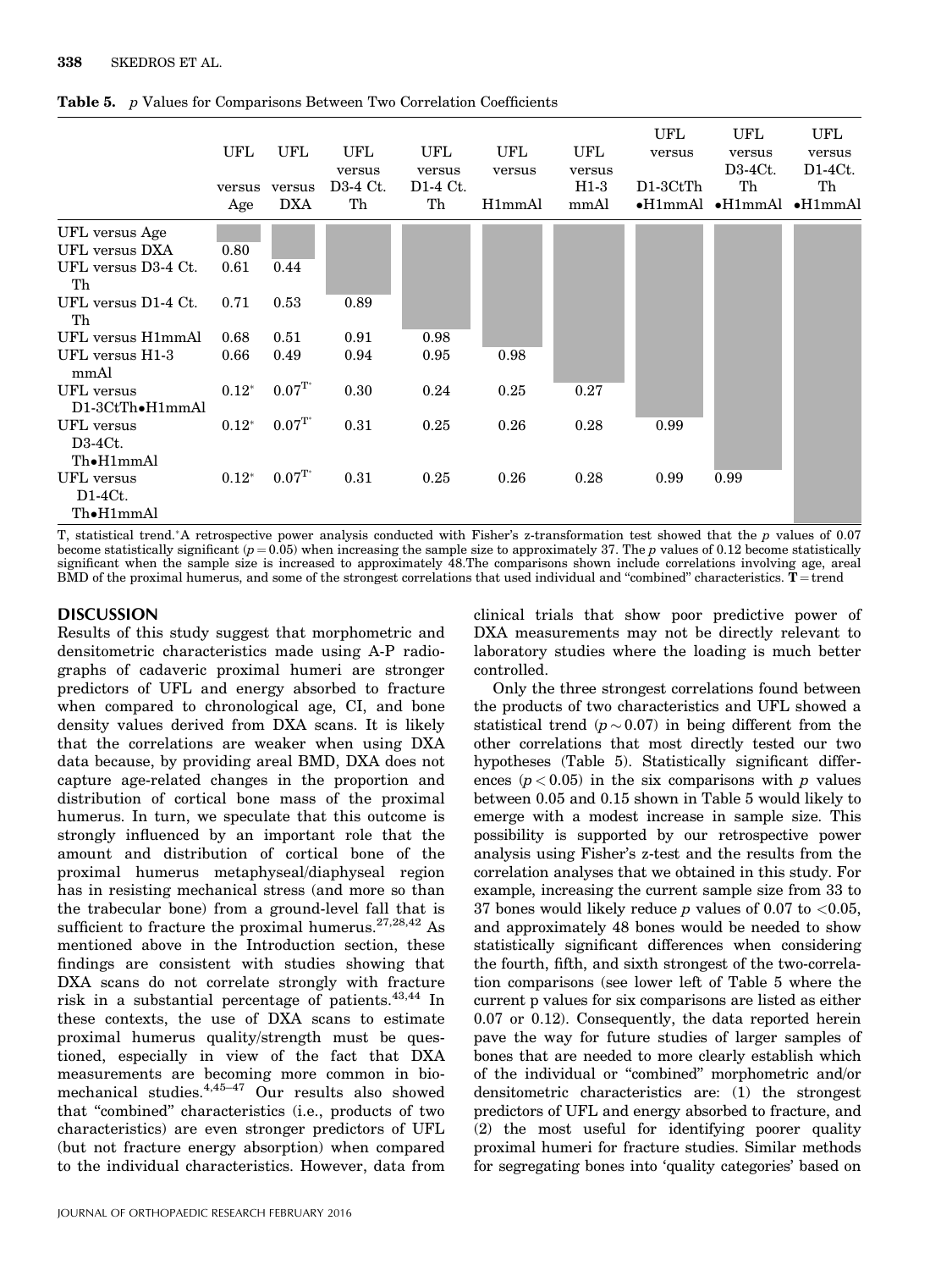simple measurements from standard radiographs, though not based on fracture data, have been described for the proximal femur<sup>48</sup> and humerus.<sup>25,32</sup>

Similar to Tingart et al.<sup>32</sup>, our combined mean  $(medial + lateral)$  cortical thickness threshold of  $4 \text{ mm}$ was found to significantly correlate with proximal humerus BMD obtained from DXA scans. However, in our study the 4 mm threshold was not associated with a significant difference in UFL (fracture data were not obtained by Tingart et al.). In fact, when using our data, a significant difference in UFL did not occur between the two groups until the threshold was set at 6 mm. Nevertheless, the 4 mm threshold is now integral in a treatment algorithm for proximal humerus fractures.<sup>49,50</sup> In this algorithm the  $\langle 4 \text{ mm}$  threshold is a branch point where hemi-arthroplasty reconstruction is recommended and not open reduction and internal fixation. This algorithm may need revision in view of our data showing that the 6 mm threshold is more strongly correlated with UFL. Further support for this revision is provided by the results of the study of Mather et al. <sup>24</sup> that identified a mean combined cortical thickness value of 6 mm in the proximal humeral metaphysis as a potential threshold for identifying systemic osteoporosis. Results of that study showed that measurements of cortical bone thickness made on standard clinical A–P shoulder radiographs moderately correlated with DXA measurements made of the proximal femur  $(r = 0.64, p < 0.00001)$  and lumbar spine  $(r = 0.49, p < 0.00001)$  (the humeri were not DXA scanned and no mechanical testing was done).

Additional potentially clinically relevant findings of our study are the results showing that the bones above and below a cortical index (CI) of 0.4 are significantly different in terms of UFL. In a study examining 113 patients (mean 66 years, range: 18–100 years) treated surgically for proximal humerus fractures, Hepp et al.<sup>5</sup> reported that all but three bones had a CI value of less than 0.40 (calculated in terms of cortical areas). Osterhoff et al. $51$  also found a similar relationship in their study of 20 proximal humerus fractures (mean 73 years, range: 52–96 years). However, the prospects for the continuing use of a 0.4 or even lower CI thresholds<sup>22</sup> for identifying poorer quality bones for biomechanical studies is diminished by these findings of the present study: (1) CI at D3 does not correlate as strongly with UFL  $(r=0.61)$  when compared to mean combined cortical thickness at D3-D4  $(r = 0.71)$  and mmAl at H2  $(r=0.70)$  (Table 2A), and (2) CI was not found to be important when paired products and quotients where evaluated in correlation analyses with respect to UFL or energy absorbed to fracture (Table 3).

In addition to constraints of the sample size, another limitation of our study is the lack of soft tissues, which can attenuate force applied to the humerus, as has been shown in proximal femur fractures.<sup>52</sup> Also, only two-dimensional measurement techniques were used in this study. Three-dimensional measurements might increase predictive power for determining bone quality because they can more accurately differentiate trabecular and cortical bone.3,6,31 Future studies could also consider correlating three-dimensional measurements with other loading rates and configurations that simulate various types of falls.<sup>36</sup>

The fractures that were produced in our study, including those in the bones that had fracture surfaces in the vicinity of the frustrum, grossly resemble fractures that occur clinically.<sup>1</sup> However, another limitation of the present study is that we could not determine spatialtemporal details of fracture initiation and propagation because high speed videography or other motion detection technologies were not utilized. Future studies using these technologies are needed in order to more completely understand the mechanics of the fracture produced by the simulated fall configuration used in this study.

In conclusion, several simple-to-measure individual characteristics and, in seven instances, the product of two characteristics of bone density and/or morphology that can all be measured from A-P radiographs of cadaveric proximal humeri can be stronger predictors of UFL and energy absorption when compared to chronological age, BMD, and bulk density. These characteristics can also be used to help more reliably segregate bones into 'quality categories' prior to destructive testing. Studies are now needed to assess these relationships on larger samples of bones using advanced imaging technologies and varying load rates and fall configurations in dissected proximal humeri and in shoulders with retained soft tissues.

#### AUTHORS' CONTRIBUTIONS

All authors have read and approved the final submitted manuscript. All authors participated in the acquisition of radiographic data and writing of the manuscript. DXA data and mechanical testing data were primarily obtained by JGS and PJO.

# ACKNOWLEDGMENTS

The authors thank Paul Pasarilla and Casey Kiser for technical assistance, and Dr. Kent Bachus of the Orthopaedic Bioengineering Research Laboratory (University of Utah School) for facilitating fracture testing and DXA analysis. This study was partially funded by a grant from DePuy Mitek Corporation, a Johnson and Johnson company.

## REFERENCES

- 1. Neer CS,2nd. 1970. Displaced proximal humeral fractures. I. Classification and evaluation. J Bone Joint Surg Am 52:1077–1089.
- 2. Wirth MA, Ondrla J, Southworth C. et al. 2007. Replicating proximal humeral articular geometry with a third-generation implant: a radiographic study in cadaveric shoulders. J Shoulder Elbow Surg 16:111S–116S.
- 3. Tingart MJ, Lehtinen J, Zurakowski D. et al. 2006. Proximal humeral fractures: regional differences in bone mineral density of the humeral head affect the fixation strength of cancellous screws. J Shoulder Elbow Surg 15:620–624.
- 4. Kitson J, Booth G, Ray R. 2007. A biomechanical comparison of locking plate and locking nail implants used for fractures of the proximal humerus. J Shoulder Elbow Surg 16:362–366.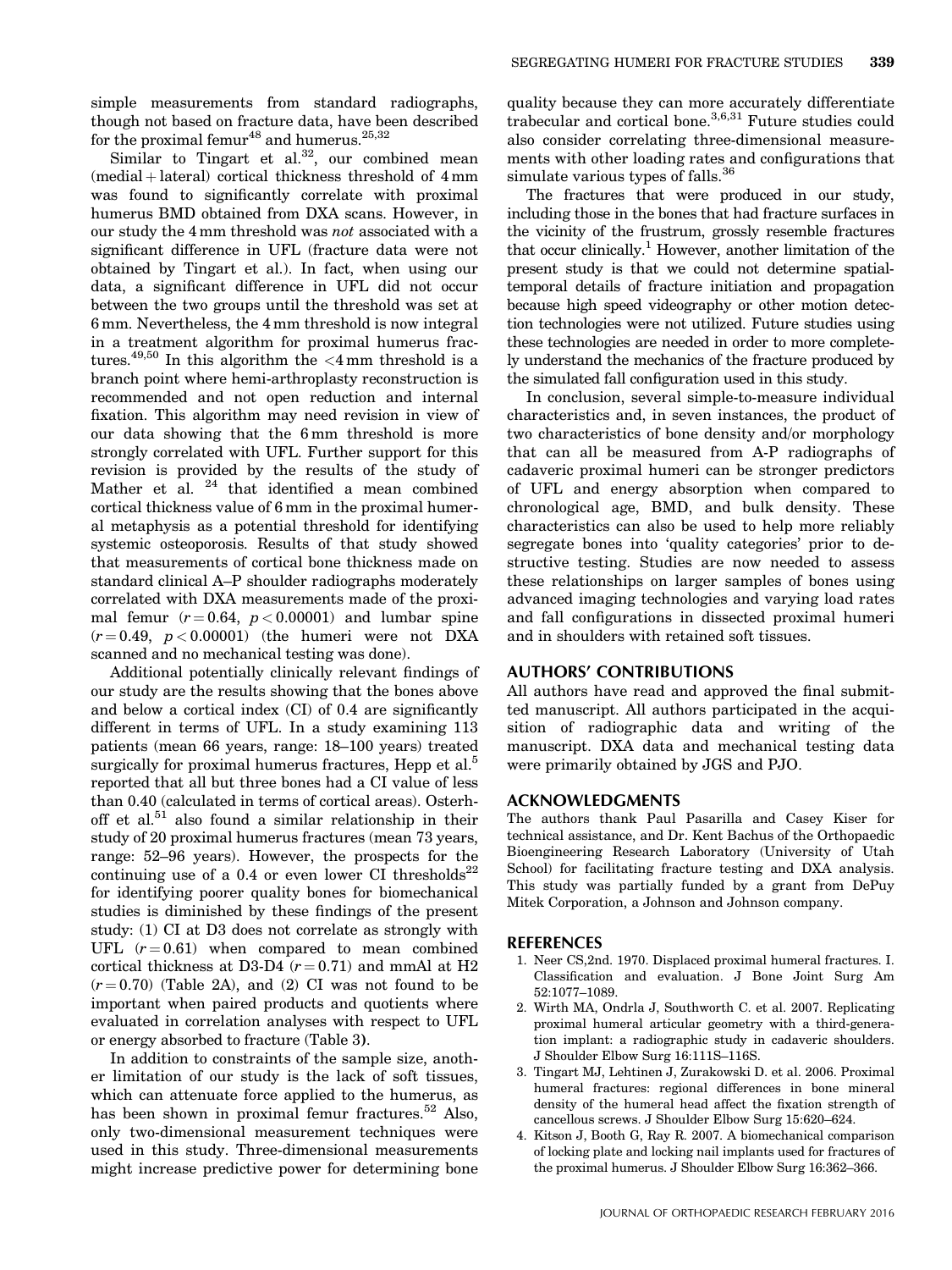- 5. Hepp P, Theopold J, Osterhoff G. et al. 2009. Bone quality measured by the radiogrammetric parameter "cortical index" and reoperations after locking plate osteosynthesis in patients sustaining proximal humerus fractures. Arch Orthop Trauma Surg 129:1251–1259.
- 6. Namdari S, Voleti PB, Mehta S. 2012. Evaluation of the osteoporotic proximal humeral fracture and strategies for structural augmentation during surgical treatment. J Shoulder Elbow Surg 21:1787–1795.
- 7. Sudkamp N, Bayer J, Hepp P. et al. 2009. Open reduction and internal fixation of proximal humeral fractures with use of the locking proximal humerus plate. Results of a prospective, multicenter, observational study. J Bone Joint Surg Am 91:1320–1328.
- 8. Thanasas C, Kontakis G, Angoules A. et al. 2009. Treatment of proximal humerus fractures with locking plates: a systematic review. J Shoulder Elbow Surg 18:837–844.
- 9. Athwal GS, Sperling JW, Rispoli DM, et al. 2009. Periprosthetic humeral fractures during shoulder arthroplasty. J Bone Joint Surg Am 91:594–603.
- 10. Naranja RJ, Jr., Iannotti JP. 2000. Displaced three- and four-part proximal humerus fractures: evaluation and management. J Am Acad Orthop Surg 8:373–382.
- 11. Duralde XA, Leddy LR. 2010. The results of ORIF of displaced unstable proximal humeral fractures using a locking plate. J Shoulder Elbow Surg 19:480–488.
- 12. Edwards SL, Wilson NA, Zhang LQ, et al. 2006. Two-part surgical neck fractures of the proximal part of the humerus. A biomechanical evaluation of two fixation techniques. J Bone Joint Surg Am 88:2258–2264.
- 13. Lill H, Hepp P, Korner J, et al. 2003. Proximal humeral fractures: how stiff should an implant be? A comparative mechanical study with new implants in human specimens. Arch Orthop Trauma Surg 123:74–81.
- 14. Solberg BD, Moon CN, Franco DP, et al. 2009. Surgical treatment of three and four-part proximal humeral fractures. J Bone Joint Surg Am 91:1689–1697.
- 15. Krappinger D, Bizzotto N, Riedmann S, et al. 2011. Predicting failure after surgical fixation of proximal humerus fractures. Injury 42:1283–1288.
- 16. Skedros JG, Pitts TC, Knight AN, et al. 2014. Reusing cadaveric humeri for fracture testing after testing simulated rotator cuff tendon repairs. Biores Open Access 3:250–254.
- 17. Sornay-Rendu E, Boutroy S, Munoz F, et al. 2007. Alterations of cortical and trabecular architecture are associated with fractures in postmenopausal women, partially independent of decreased BMD measured by DXA: the OFELY study. J Bone Miner Res 22:425–433.
- 18. Nicks KM, Amin S, Atkinson EJ, et al. 2012. Relationship of age to bone microstructure independent of areal bone mineral density. J Bone Miner Res 27:637–644.
- 19. Basso T, Klaksvik J, Foss OA. 2014. Statistical consequences of using bone mineral density to pair cadaver femurs in comparative ex vivo hip fracture studies. Bone Joint Res 3:317–320.
- 20. Seeman E, Delmas PD. 2006. Bone quality-the material and structural basis of bone strength and fragility. N Engl J Med 354:2250–2261.
- 21. Tingart MJ, Bouxsein ML, Zurakowski D, et al. 2003. Threedimensional distribution of bone density in the proximal humerus. Calcif Tissue Int 73:531–536.
- 22. Giannotti S, Bottai V, Dell'osso G, et al. 2012. Indices of risk assessment of fracture of the proximal humerus. Clin Cases Miner Bone Metab 9:37–39.
- 23. Bloom RA, Laws JW. 1970. Humeral cortical thickness as an index of osteoporosis in women. Br J Radiol 43:522–527.
- 24. Mather J, MacDermid JC, Faber KJ, et al. 2013. Proximal humerus cortical bone thickness correlates with bone

mineral density and can clinically rule out osteoporosis. J Shoulder Elbow Surg 22:732–738.

- 25. Spross C, Kaestle N, Benninger E, et al. 2015. Deltoid tuberosity index: a simple radiographic tool to assess local bone quality in proximal humerus fractures. Clinical Orthopaedics and Related Research in press 10.1007/s11999-015- 4322-x.
- 26. Mantila Roosa SM, Hurd AL, Xu H, et al. 2012. Age-related changes in proximal humerus bone health in healthy, white males. Osteoporos Int 23:2775–2783.
- 27. Currey JD. 2003. How well are bones designed to resist fracture? J Bone Miner Res 18:591–598.
- 28. Zebaze RM, Ghasem-Zadeh A, Bohte A, et al. 2010. Intracortical remodelling and porosity in the distal radius and post-mortem femurs of women: a cross-sectional study. Lancet 375:1729–1736.
- 29. Bloxom RM, Manson-Hing LR. 1986. The accuracy of an xray film quality-assurance step-wedge test. Oral Surg Oral Med Oral Pathol 62:449–458.
- 30. Kinds MB, Bartels LW, Marijnissen AC, et al. 2011. Feasibility of bone density evaluation using plain digital radiography. Osteoarthritis Cartilage 19:1343–1348.
- 31. Barvencik F, Gebauer M, Beil FT, et al. 2010. Age- and sexrelated changes of humeral head microarchitecture: histomorphometric analysis of 60 human specimens. J Orthop Res 28:18–26.
- 32. Tingart MJ, Apreleva M, von Stechow D, et al. 2003. The cortical thickness of the proximal humeral diaphysis predicts bone mineral density of the proximal humerus. J Bone Joint Surg Br 85:611–617.
- 33. Fankhauser F, Schippinger G, Weber K, et al. 2003. Cadavericbiomechanical evaluation of bone-implant construct of proximal humerus fractures (Neer type 3). J Trauma 55:345–349.
- 34. Virtama P, Telkka A. 1962. Cortical thickness as an estimate of mineral content of human humerous and femur. Br J Radiol 35:632–633.
- 35. Horsman A, Leung WK, Bentley HB, et al. 1977. Effect of rotation on radiographic dimensions of the humerus and femur. Br J Radiol 50:23–28.
- 36. Palvanen M, Kannus P, Parkkari J, et al. 2000. The injury mechanisms of osteoporotic upper extremity fractures among older adults: a controlled study of 287 consecutive patients and their 108 controls. Osteoporos Int 11:822–831.
- 37. Courtney AC, Wachtel EF, Myers ER, et al. 1995. Agerelated reductions in the strength of the femur tested in a fall-loading configuration. J Bone Joint Surg Am 77:387–395.
- 38. Turner CH, Burr DB. 2001. Experimental techniques for bone mechanics. In: Cowin SC, editor. Bone Mechanics Handbook. Boca Raton, FL: CRC Press. 7-1–7-35.
- 39. Flatow EL. 2002. Fractures of the proximal humerus. In: Bucholz RW, Heckman JD, editors. Fractures In Adults. Philadelphia, PA: Lippincott Williams & Williams. p 997–1040.
- 40. Rosner B. 2006. Fundamentals of biostatistics. Belmont, CA: Thomson-Brooks/Cole. xix, pp. 868.
- 41. Sokal RR, Rohlf FJ. 1995. Biometry: the principles and practice of statistics in biological research, 3rd ed. New York: W. H. Freeman. xix p 887.
- 42. Jensen T, Hansen M, Jensen KE, et al. 2005. Comparison of dual X-ray absorptiometry (DXA), digital X-ray radiogrammetry (DXR), and conventional radiographs in the evaluation of osteoporosis and bone erosions in patients with rheumatoid arthritis. Scand J Rheumatol 34:27–33.
- 43. Dawson-Hughes B, Tosteson AN, Melton LJ, 3rd, et al. 2008. Implications of absolute fracture risk assessment for osteoporosis practice guidelines in the USA. Osteoporos Int 19:449–458.